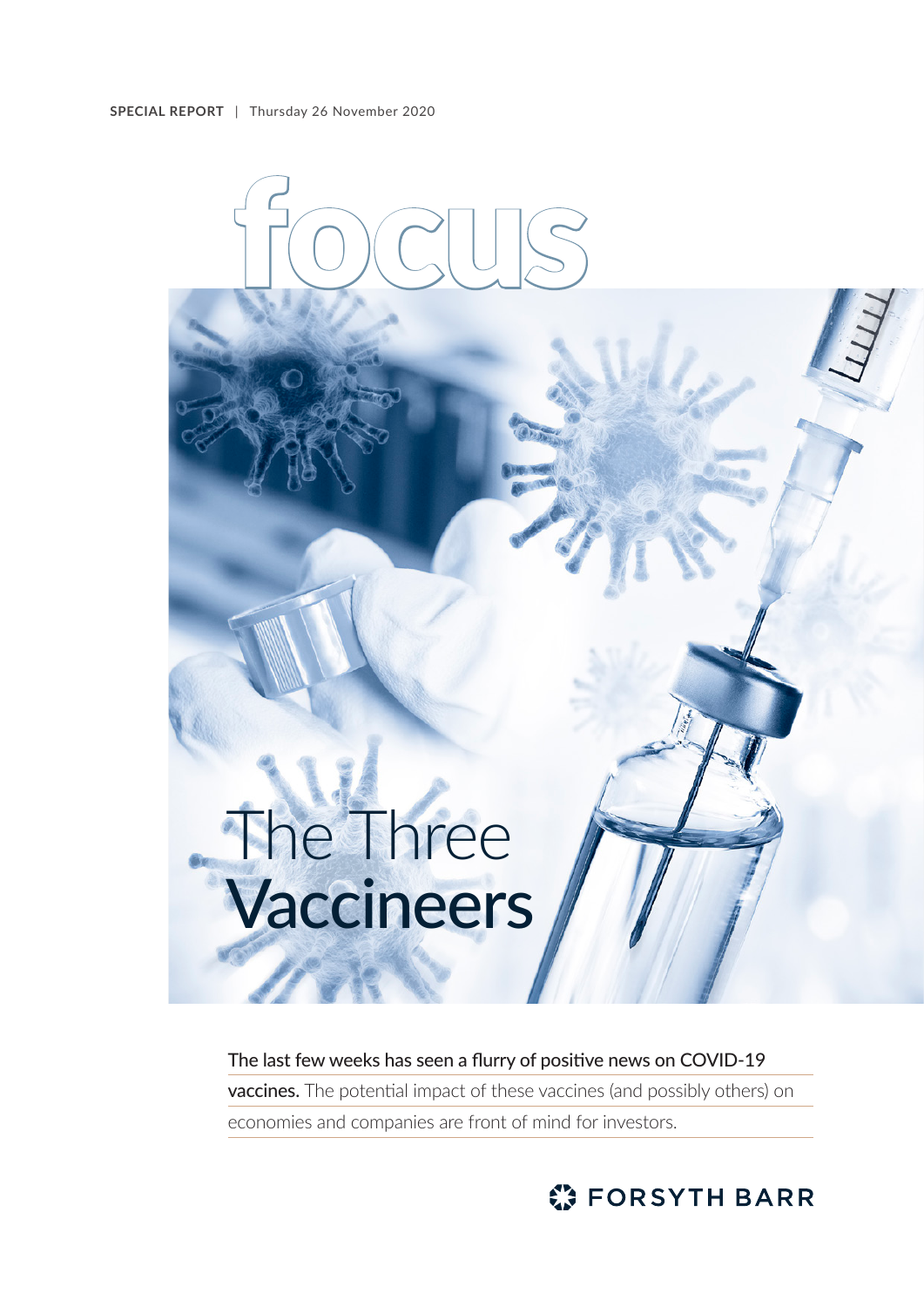

Over the past 2½ weeks three vaccine candidates – BioNTech/Pfizer, Moderna, and, most recently, Oxford University/AstraZeneca – have reported promising (at least interim) phase 3 trial results.

These are impressive scientific achievements. Time to develop vaccines is often measured in decades. It looks like we'll have multiple COVID-19 vaccines available in less than a year.

#### **Three promising vaccine candidates**

|                                           | <b>BIONTECH/PFIZER</b>                | <b>MODERNA</b>                                   | OXFORD/ASTRAZENECA                     |
|-------------------------------------------|---------------------------------------|--------------------------------------------------|----------------------------------------|
| Vaccine technology                        | mRNA                                  | mRNA                                             | adenovirus                             |
| <b>Efficacy</b>                           | 95%                                   | 94.5%                                            | 70% (up to 90%<br>depending on dosage) |
| <b>Estimated prices (per dose)</b>        | US\$20                                | US\$25                                           | US\$3/4                                |
| Doses required                            | $\overline{2}$                        | $\overline{2}$                                   | 2                                      |
| <b>Storage</b>                            | $-70^{\circ}$ C to<br>$-80^{\circ}$ C | -20°C (can be stored at<br>2 to 8°C for 30 days) | $2$ to $8^{\circ}$ C                   |
| <b>Expected annual dosage</b><br>capacity | 1.3 billion by<br>end of 2021         | $0.5-1$ billion<br>expected by 2021              | 2 billion by end of 2021               |
| <b>Potential availability</b>             | 13 December 2020                      |                                                  |                                        |

Source: Company websites, Forsyth Barr analysis

### **High vaccine efficacies have grabbed headlines**

Reports on the vaccines have focussed on efficacy which measures how well a vaccine reduces infections from a disease. (People often use efficacy and effectiveness interchangeably but there is a subtle difference. Efficacy is how well a vaccine performs given ideal conditions, effectiveness is how it actually performs in the community – for example, multi-dose vaccines usually have lower effectiveness because some people don't get all their shots or receive them at the right time.)

In clinical trials half the participants receive the vaccine and half get a placebo. Efficacy measures the reduction in the proportion of people who catch the disease. Using BioNTech/Pfizer as an example, from the more than 43,000 people in the trial 170 people caught COVID-19, of which 162 had received the placebo and only 8 the vaccine. The conclusion is the vaccine reduced the number of infections from 162 to 8, a 95% reduction (or efficacy).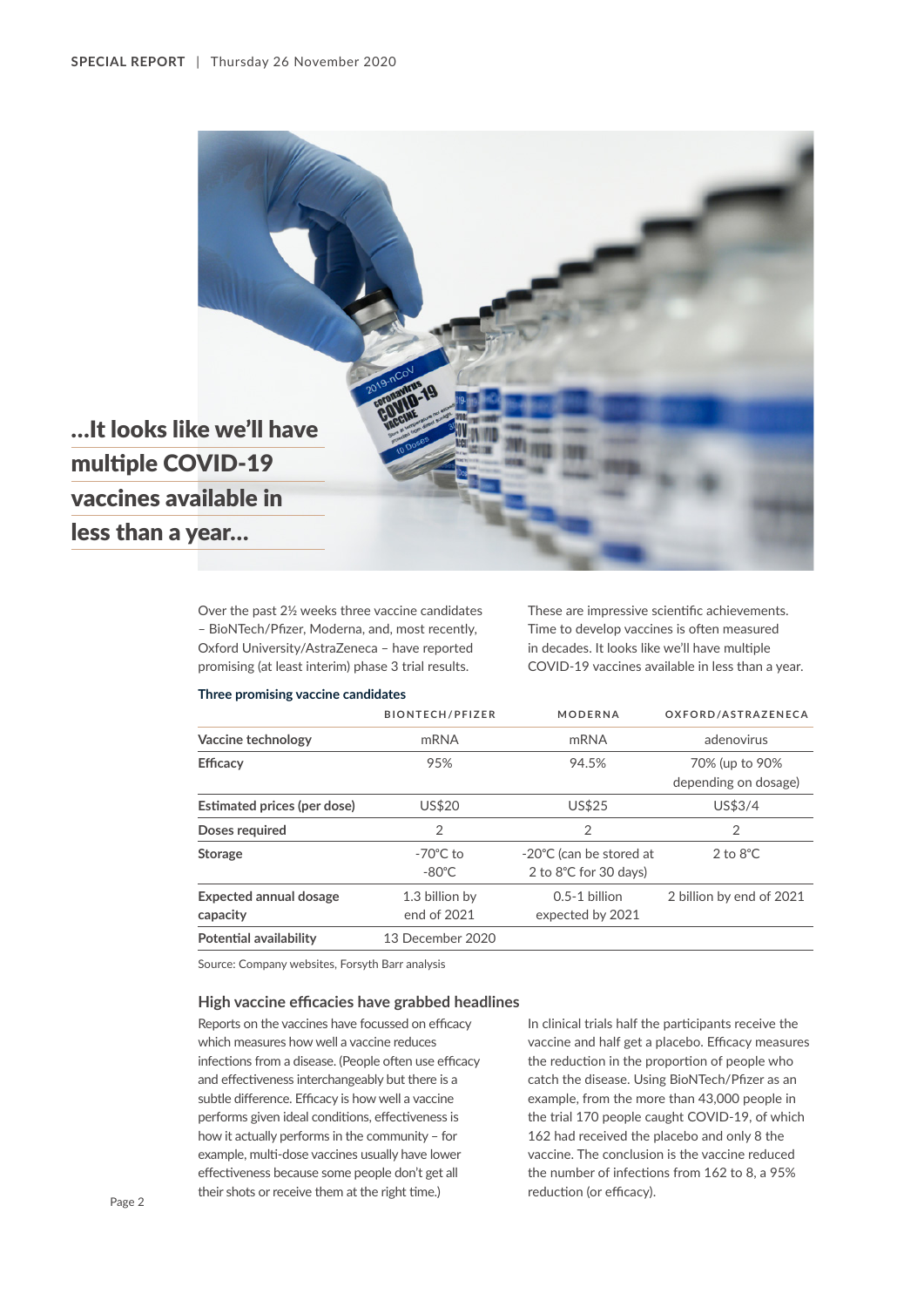The three vaccine candidates that have reported results have all had strong efficacy. BioNTech/ Pfizer and Moderna both around 95%, and Oxford/AstraZeneca up to 90% (depending on dosage). All have far exceeded the US Food and Drug Administration (FDA) approval hurdle of at least 50%. It is important to note these are still preliminary findings. For example, there remains a question as to how many people may catch the virus but are asymptomatic (exhibit no symptoms) and can still spread the disease. A clearer picture should emerge once the trials are subjected to peer review.

# **Efficacy is not the only factor needed for vaccine success**

A high efficacy is a very good start, but it is not the only quality required for a vaccine to be successful. A number of other questions and factors need to addressed including:

### **1. Protection**

How long does the vaccine last? How well does it protect vulnerable people, for example the elderly? Does it prevent people from carrying and transmitting the virus?

### **2. Safety**

Are there any longer-term safety issues? The good news is around 80% of a vaccine's side effects typically emerge in the first two months, and to date no concerns have emerged.

For both protection and safety questions we can only learn more with time.

#### **3. Logistics**

Differing manufacturing and distribution challenges mean multiple vaccines are important. BioNTech/Pfizer's vaccine requires an ultracold –70° to –80°C supply chain, which makes distribution difficult, particularly in developing countries. Conversely, Oxford/AstraZeneca's vaccine, which can be stored at normal refrigerator temperature, and will be sold at cost, is likely a better solution for these markets.

#### **4. Vaccine acceptance**

Some people may be reluctant to take a new vaccine. To protect the entire population from the virus – achieving herd immunity when enough people are protected that a virus dies out – a certain proportion of people need to be immune. This threshold varies (for measles it's 96% of people, for polio it's only 80%) and is determined by factors including the

vaccine efficacy and virus's infectiousness. For COVID-19, modelling suggests the figure is 60-70%. A recent US survey suggests 58% of people are willing to be vaccinated today, with 26% preferring to wait to make sure it's safe. Hopefully evidence of vaccine success and safety should help promote uptake over time.

# "IF AN FDA-APPROVED VACCINE TO PREVENT **COVID-19 WAS AVAILABLE RIGHT NOW. WOULD YOU AGREE TO BE VACCINATED?"**



Source: Gallup, Forsyth Barr analysis

## **Regulatory approvals the next step**

Approval of a vaccine's use is particular to each individual country. Experts suggest it will be around April 2021 before a vaccine is approved for use across the broad population. To speed up the process, emergency use authorisations (EUAs) are available in some countries – allowing higher-risk portions of the population to be vaccinated. BioNTech/Pfizer have already made an EUA application in the US and, if successful, vaccination could begin in mid-December. Both Moderna and Oxford/AstraZeneca are expected to follow in coming weeks.

## **(Hopefully) more to come**

The scientific effort directed into countering COVID-19 remains unprecedented. Three promising vaccines in less than nine months is huge progress. Hopefully there will be more to come. There are currently a further 457 products in various phases of clinical development, including 42 vaccines with eleven in phase 3 trials. A number of Chinese developers, one in Russia, and Johnson & Johnson are expected to communicate results in the next few months. Different solutions have different strengths and weaknesses. And no single company has sufficient production capacity to supply global demand. The more available options, the greater the chance we can defeat COVID-19 through the medium-term.